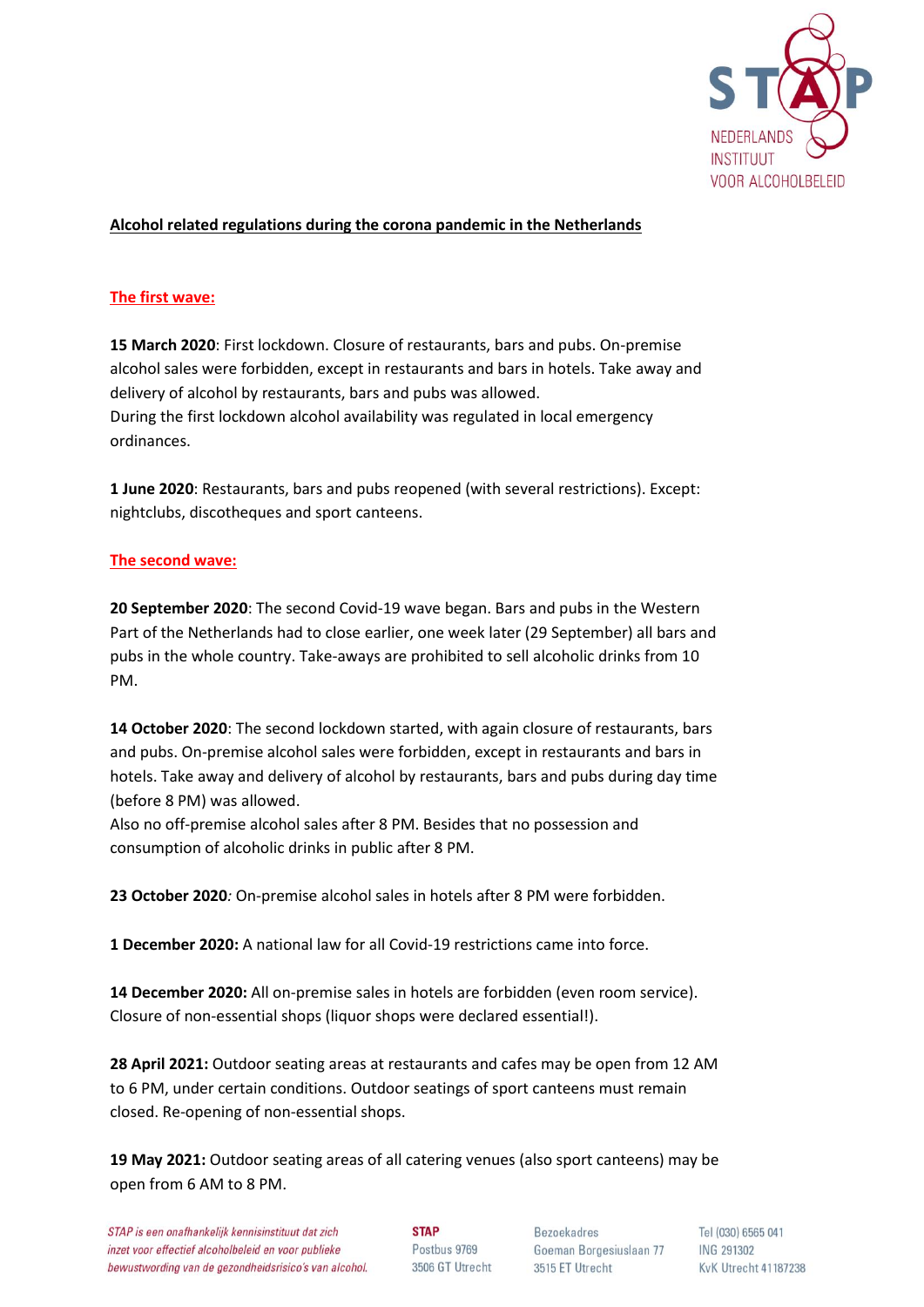**5 June 2021:** Catering venues may open from 6 AM to 10 PM and admit a maximum of 50 guests per room, but with reservations, a health check, fixed seats and a maximum of 4 people at one table, 1.5 meters away. Nightclubs and discotheques remain closed.

Restaurants and eateries can serve dinner in a maximum of two sittings per table per evening. Self-service is not allowed. Entertainment such as live performances or television screens showing sporting events are also not permitted. An exception applies for large venues with 1,000 permanent seats or more. These may admit up to 250 visitors, 1.5 metres apart.

Venues serving food and drink, cultural venues and organisers of professional sporting competitions can choose to make use of the "corona entry pass system". If they opt to use the system, they can host as many people as they can accommodate as long as people are 1.5 metres from one another while seated.

The ban on on- and off alcohol sales moved up to 10 PM. That means no alcohol sales, no serving of alcohol and no home deliveries of alcohol after 10 PM. In addition, no one is allowed to consume alcohol or have it ready for consumption in the public area after 10 PM.

**26 June 2021:** Catering venues are allowed to be open regularly, but under conditions. The conditions are that guests must make a reservation, are subject of a health check and must be offered fixed seats, whereby the 1.5 meters must be observed. If there are cough screens between the tables in the outdoor seating areas, the distance between guests can be smaller than 1.5 meters.

Nightclubs and discos are also allowed to open again, but the guests must be in possession of a "corona entry pass".

The ban on on- and off alcohol sales after 10 PM is lifted, just as the ban on consuming alcohol in the public area after 10 PM.

## **The third wave:**

**10 July 2021:** Only two weeks after the reopening of all catering venues Dutch government decided to tighten the rules again. Restaurants and cafes must be closed from midnight until 6 AM. Entertainment is prohibited.

Discos and nightclubs must be completely locked again.

The "coronavirus entry pass" scheme, which granted an exemption from the 1.5 metre distancing rule, is suspended for the catering sector.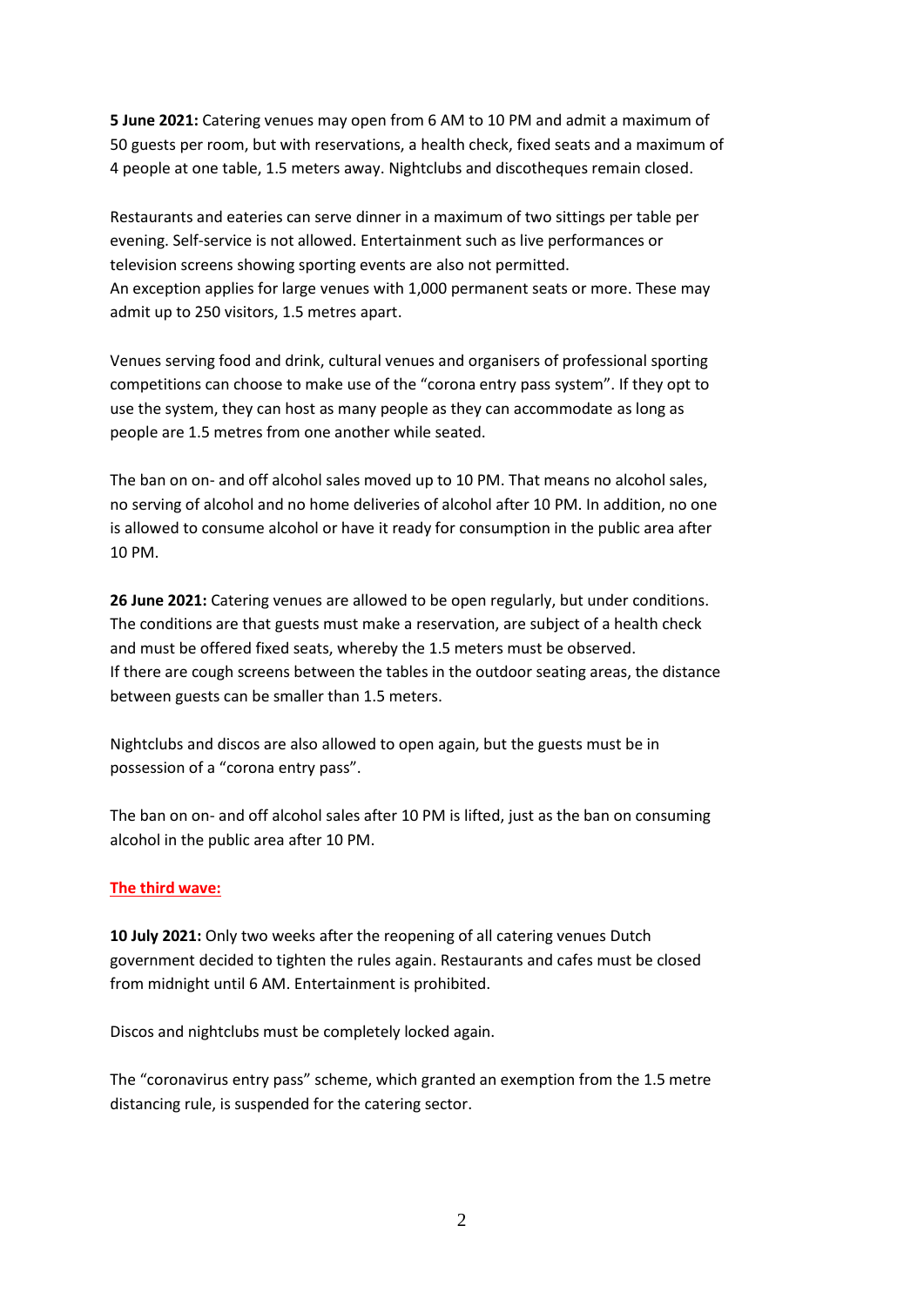**25 September 2021:** The 1.5 metre distancing rule is lifted. Entertainment is allowed. Guests of all catering venues must be in possession of a "corona entry pass". There is one exception: guests of outdoor seating areas do not need a "corona entry pass".

All catering venues (also discos and nightclubs) must be closed from midnight until 6 AM.

### **The fourth wave**

**6 November 2021:** Dutch government decided that guests of outdoor seating areas need a "corona entry pass". The existing exception will be dropped.

**13 November 2021:** A partial lockdown starts that will last at least three weeks. For catering venues this means a closing time of 8 PM. In catering venues everyone must show his of her "corona-entry pass" and will be given a fixed seat. Take away and delivery is allowed. There are exceptions for roadside restaurants.

Essential shops, such as supermarkets and liquor shops, need to be closed at 8 PM.

**28 November 2021**: Only 15 days after the proclamation of the partial lockdown the rules are tightened up again. Catering venues must close between 5 PM and 5 AM. A new feature is that the 1.5 meter distance rule must be taken into account within the catering venue. Mouth caps are obligatory. Take away and delivery remains allowed. The exceptions for roadside restaurants also remain.

Essential shops, such as supermarkets and liquor shops, are allowed to be open until 8 PM. In shops 1 visitor per 5 m2 is allowed. Mouth caps are obligatory.

**19 December 2021:** Due to the threat from the Omicron variant of the Corona-virus, the Dutch government has decided that the Netherlands will go into an nearly complete lockdown from Sunday 19 December until at least Friday 14 January 2022.

Almost all catering venues need to be closed, except for delivery and takeaway. Hotels can stay open, but guests have to eat in their rooms. The exceptions for roadside restaurants remain. Events are not permitted.

Essential shops, such as supermarkets and liquor shops, can open until 8 PM. Mouth caps must be worn. The maximum number of visitors is one per 5 square metres.

**15 January 2022:** Non-essential shops are allowed to be open until 5 PM. The maximum number of visitors is one per 5 square meter. Mouth caps must be worn. Further relaxation is also possible for other sectors, such as higher education and sports.

Cafés, restaurants, cinemas and theatres will remain closed for the next ten days. The cabinet did not consider further relaxation because the number of corona infections are